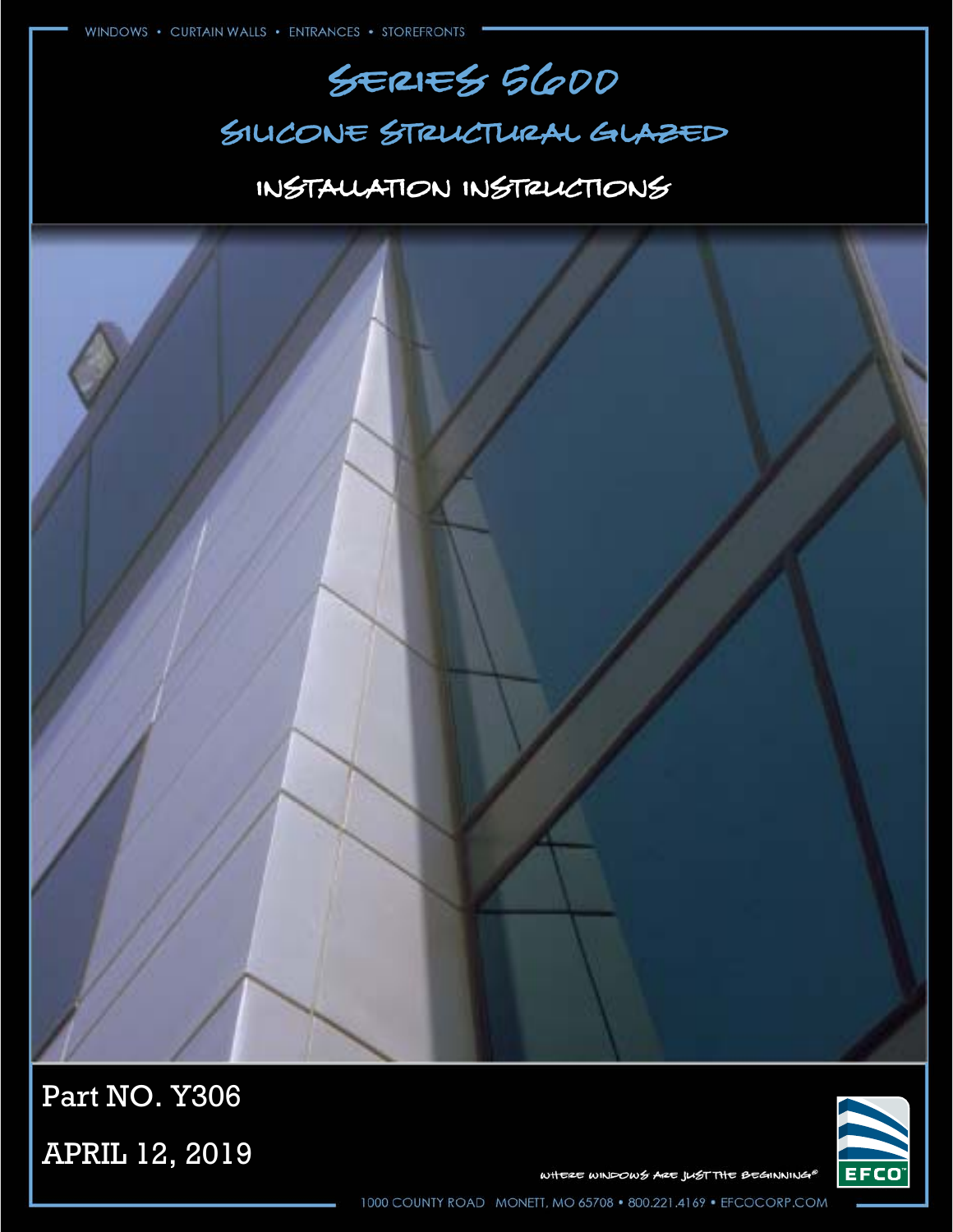#### **Series 5600 Silicone Structural Glazed Installation Instructions**

## **TABLE OF CONTENTS**

| <b>SECTION</b> | <b>PAGE</b> |
|----------------|-------------|
| T.             |             |
| Н.             |             |
| HH.            |             |
|                |             |
| V.             |             |
| VI.            |             |
|                |             |
|                |             |
| IX.            |             |
| Х.             |             |
| XT.            |             |

#### **Minimizing Condensation**

Note: Please reference EFCO's "Understanding Condensation" brochure which can be obtained through your EFCO representative.

 Condensation will form on any surface when unfavorable conditions (interior temperature and relative humidity and exterior temperature) are present. When the formation of excessive condensation is a concern, it is highly recommended that a design professional is utilized to perform an analysis of the shop drawings to recommend the best possible installation methods. Please contact your EFCO representative for information on EFCO's Thermal Analysis Services.

 Many current installation practices lead to an increase in the possibility of the formation of condensation. Though not all inclusive, the list of examples below illustrates conditions under which condensation is likely to occur:

- 1. Bridging system thermal break with non-thermally broken metal flashing or lintels that are exposed to the exterior
- 2. System exposure to cold air cavities
- 3. Interior relative humidity levels not maintained at recommended levels, see EFCO's "Understanding Condensation" brochure
- 4. Inadequate separation between system and surrounding condition at perimeter
- 5. Product combinations during the shop drawing stage that result in bridging thermal breaks of one or all products involved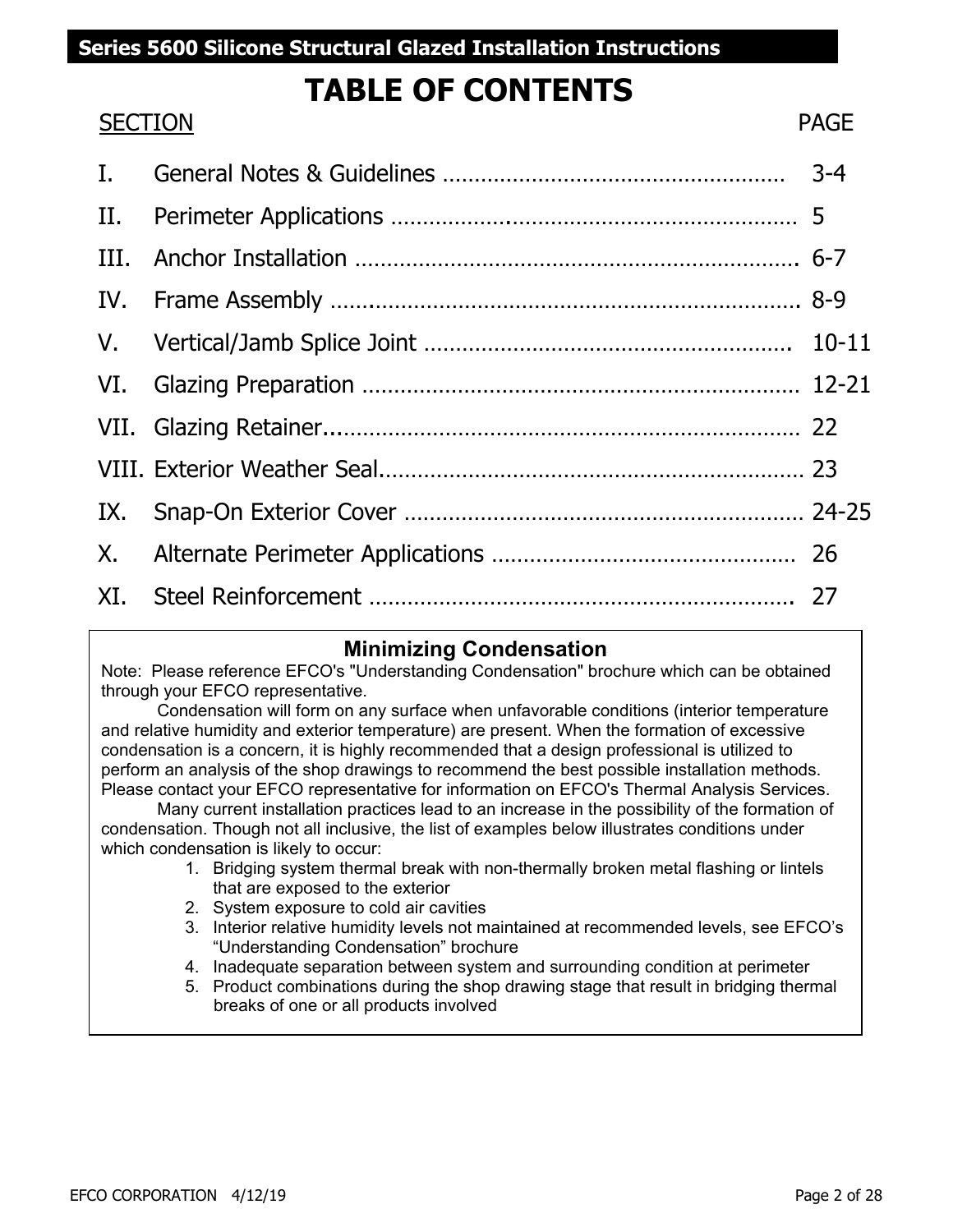### **Section I: General Notes & Guidelines**

- **I. HANDLING / STORING / PROTECTING ALUMINUM The following** precautions are recommended to assure early acceptance of your products and workmanship.
	- **A. HANDLE CAREFULLY** Store with adequate separation between components so the material will not rub together. Store material off the ground. Protect materials against weather elements and other construction trades.
	- **B. KEEP MATERIAL AWAY FROM WATER, MUD, AND SPRAY** Prevent cement, plaster, and other materials from contacting with and damaging the finish. Do not allow moisture to be trapped between the finished surface and the wrapping material.
	- **C. PROTECT MATERIALS AFTER ERECTION** Wrap or erect screens with plastic sheeting over material. Cement, plaster, terrazzo, and other alkaline materials are very harmful to the finish and are to be removed with soap and water before hardening. Under no circumstances should these materials be allowed to dry or permanent staining will occur.
- **II.** GENERAL GUIDELINES The following practices are recommended for all installations:
	- **A. REVIEW APPROVED SHOP DRAWINGS** Become thoroughly familiar with the project. Shop drawings govern when conflicting information exists in these installation instructions.
	- **B. INSTALL ALL FRAMING MATERIAL PLUMB, LEVEL, AND TRUE**  Proper alignment and relationships to benchmarks and column centerlines, as established by the architectural drawings and the general contractor, must be maintained.
	- **C.** The sequence of erection should be coordinated with the project superintendent to prevent delays and minimize the risk of material damage. **Note: If preset anchors are required, coordinate and supervise anchor placement with the general contractor.**
	- **D.** Verify that all job site conditions and accompanying substrates receiving the installation are in accordance with the contract documents. If deviations occur, notification must be given **IN WRITING** to the general contractor and differences resolved before proceeding further with the installation in the questionable area.
	- **E.** Prevent all aluminum from coming in direct contact with masonry or dissimilar materials by means of an appropriate primer.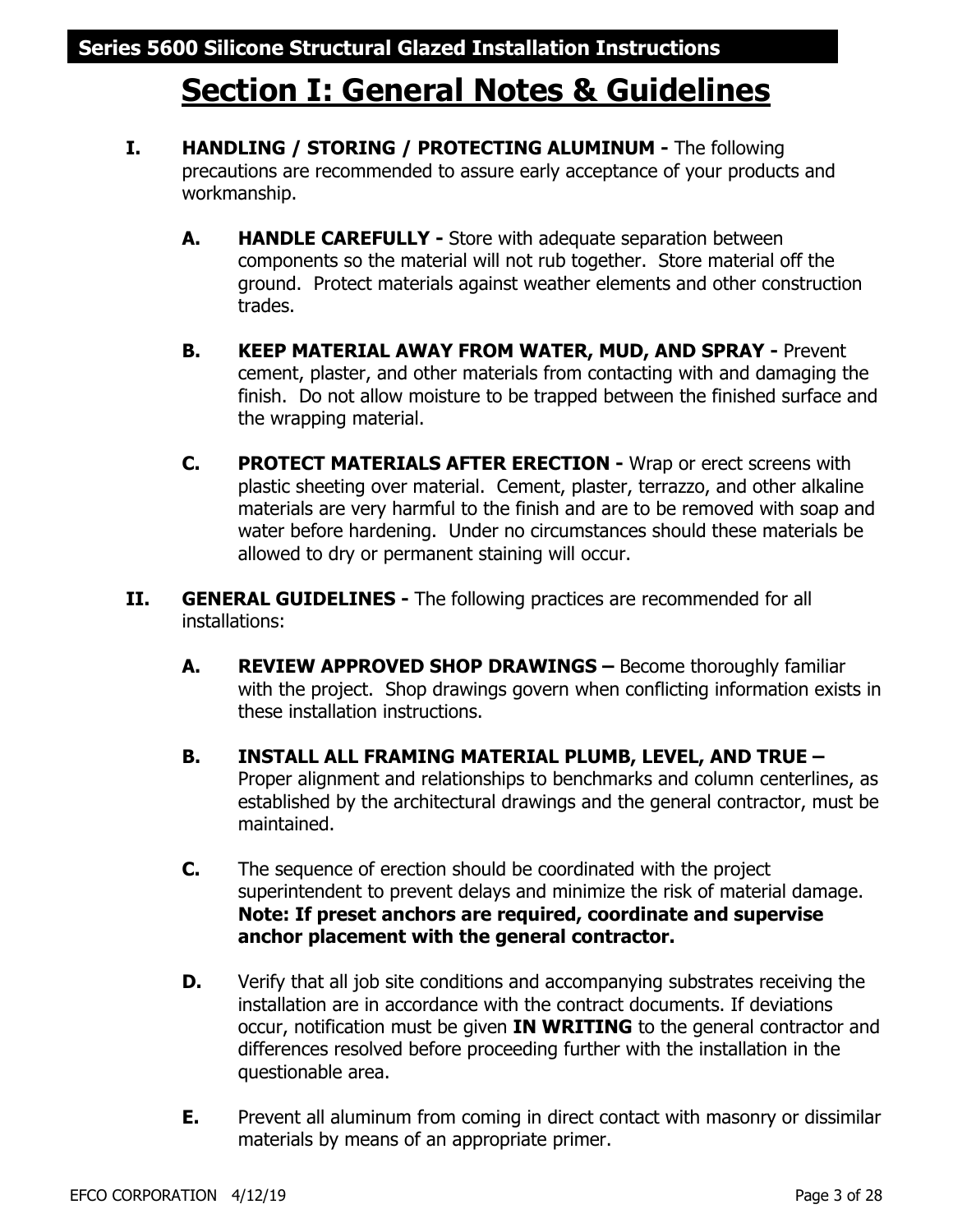### **Section I: General Notes & Guidelines**

- **F.** Follow EFCO framing installation and glazing instructions.
- **G.** Verify contents of all material shipments received upon arrival. Verify quantities and correct finishes. **NOTIFY EFCO IMMEDIATELY OF ANY DISCREPANCIES OR DAMAGE, THAT MAY HAVE OCCURRED.**
- **H.** Throughout these instructions the term "**SEALANT**" will appear. For the purposes of these instructions, sealant is to be defined as the following:

SEALANT - A weather resistant, gunnable liquid filler which when cured provides a resilient, flexible  $(± 50\%$  movement capability) air and water seal between similar and dissimilar materials. All sealant must meet **ASTM C 920, CLASS 50.** 

#### **BUTYL SEALANT-** A non-skinning, non-hardening material **(NAAMM Reference Standard 5C-1)**

**NOTE:** All sealant must be compatible with all surfaces where adhesion is required, including other sealant surfaces. All frame surfaces should be clean, dry, dust, and frost free. If a primer is required, it must be applied to clean surfaces. All perimeter substrates shall be clean and properly treated to receive sealant.

> This system is designed and has been tested to utilize butyl or silicone sealants at all internal joineries, i.e., joint plugs, gasket intersections, etc.

Regardless of the sealant used, the customer should contact the sealant manufacturer to determine compatibility and adhesion. Follow sealant manufacturer's proper application procedures and quality assurance programs for weather sealing.

Maintain caulk joints as shown in the approved shop drawings. Unless specified otherwise, most sealant manufacturers recommend a 3/8" minimum perimeter caulk joint. A 3/4" minimum joint is recommended at the head condition to accommodate thermal expansion and contraction.

Anchoring surfaces of perimeter construction must be level and plumb within the adjustable limits of the head, jamb, and sill framing.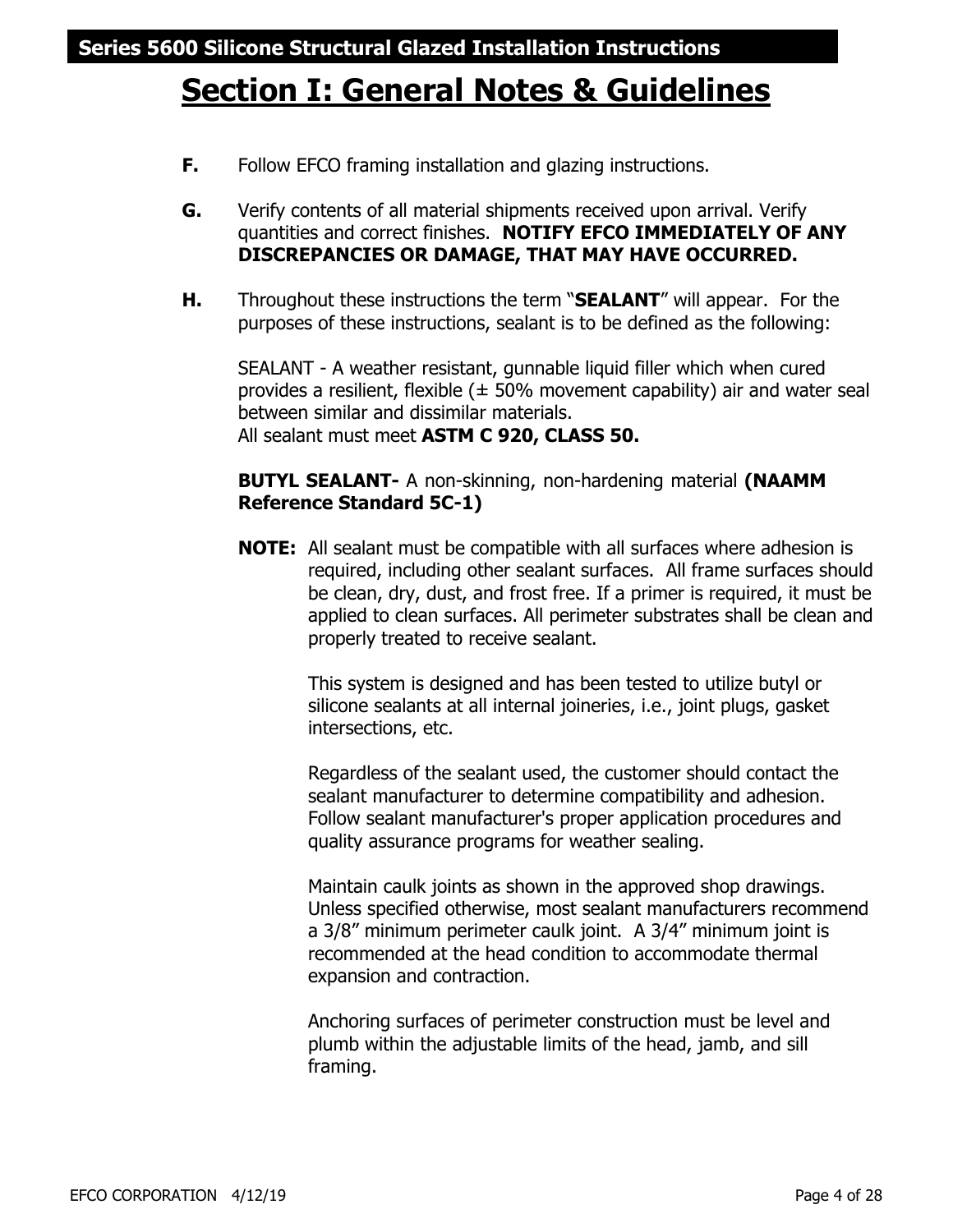### **Section II: Perimeter Applications**

#### **Perimeter Applications**

A.) Maintain caulk joint as shown in the "APPROVED" shop drawings. Unless specified otherwise, a 3/8" minimum perimeter caulk joint is recommended by most sealant manufacturers.

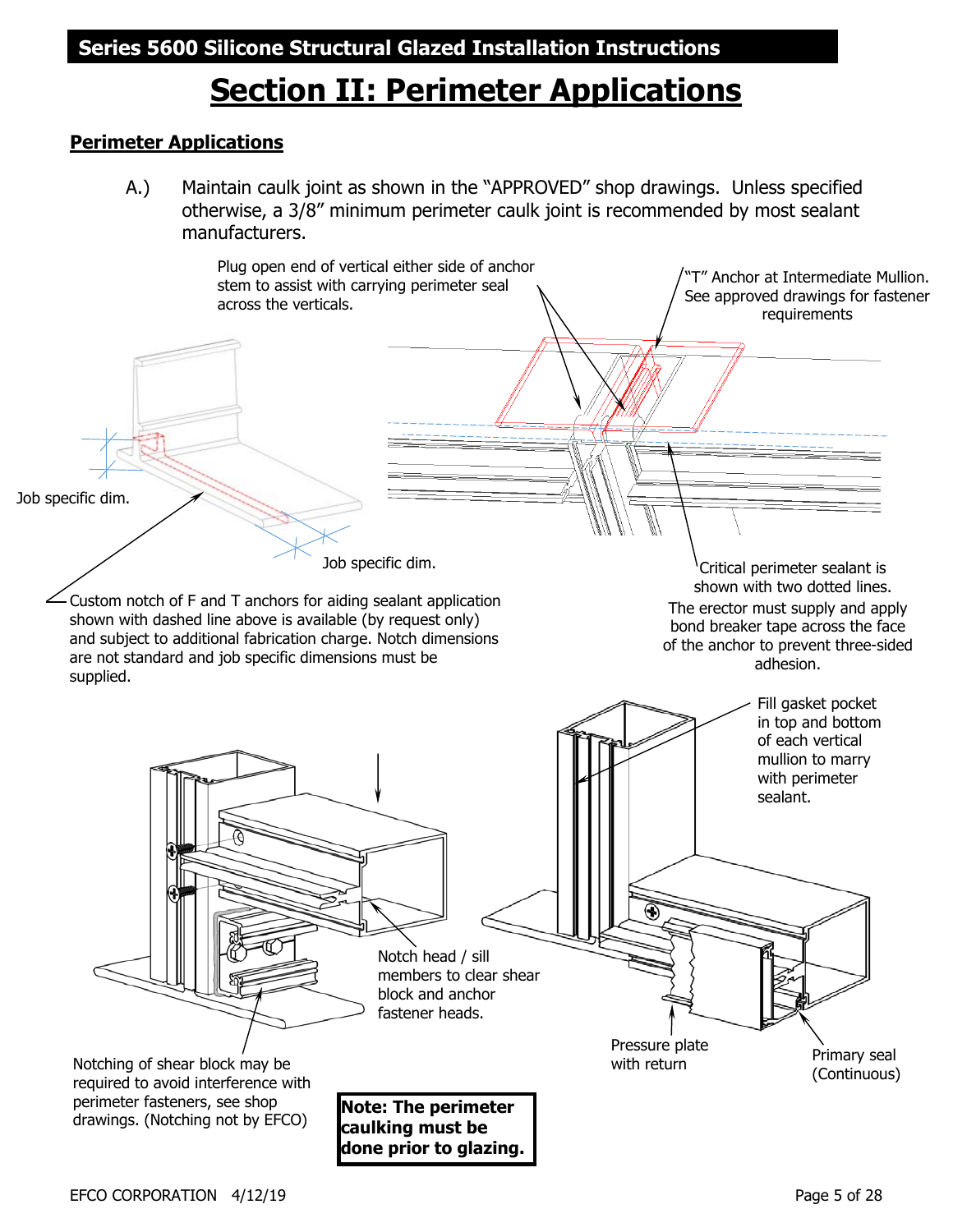### **Section III: Anchor Installation**

#### **Anchor Installation**

| Note: A.)   | Attach anchors to mullions with temporary screws as<br>shown below.                                             |
|-------------|-----------------------------------------------------------------------------------------------------------------|
| <b>B.</b> ) | Install vertical mullions in position and attach anchors to<br>building structure per "APPROVED" shop drawings. |



**Dead Load Anchor Welded to building structure** 

**Wind Load Anchor Welded to building structure**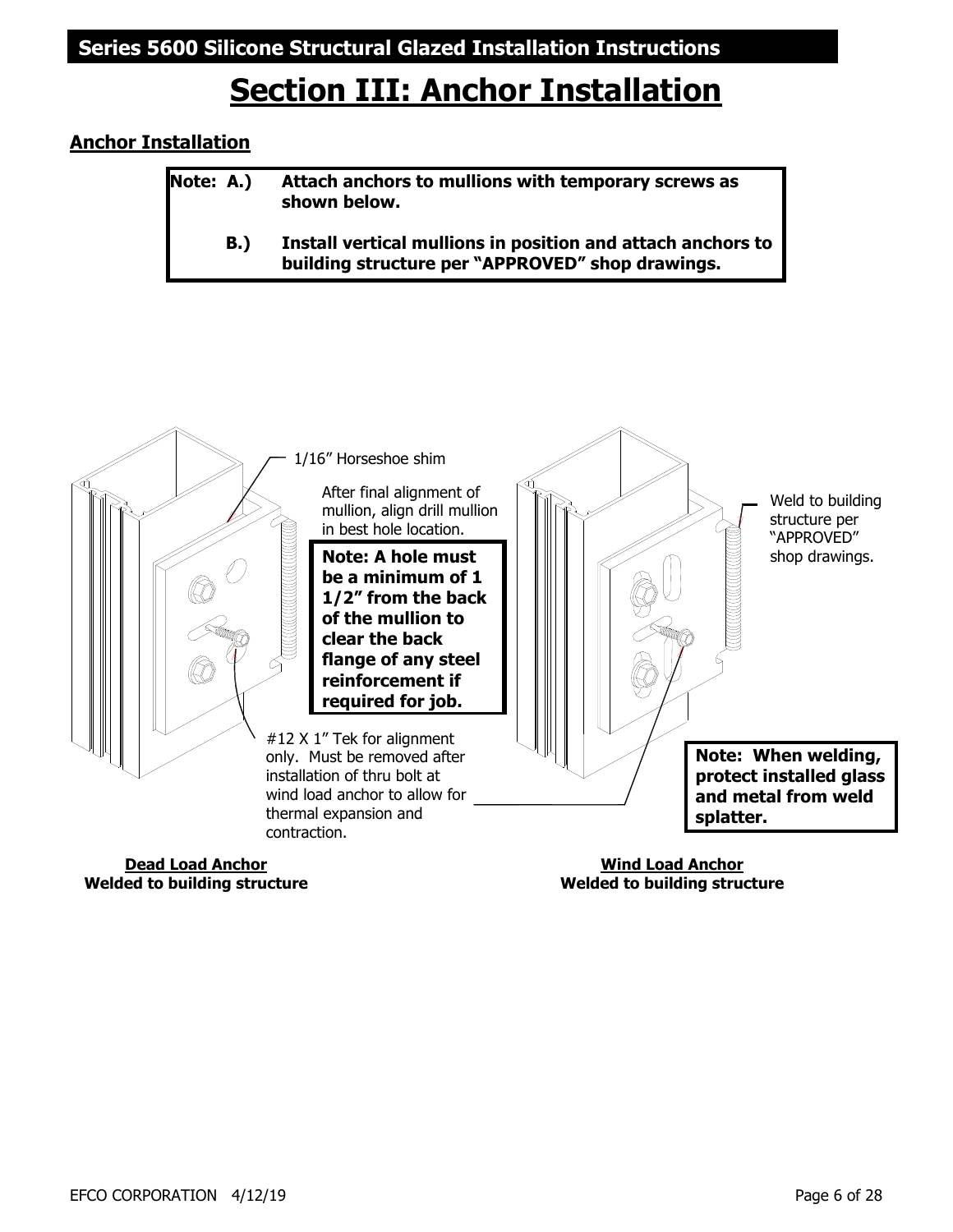**Series 5600 Silicone Structural Glazed Installation Instructions** 

### **Section III: Anchor Installation**

#### **Anchor Installation**





**Dead Load Anchor Bolted to building structure** 

**Wind Load Anchor Bolted to building structure**

**Note: Elevations of slab must be within adjustments of anchoring system. See "APPROVED" shop drawings for allowable adjustments.**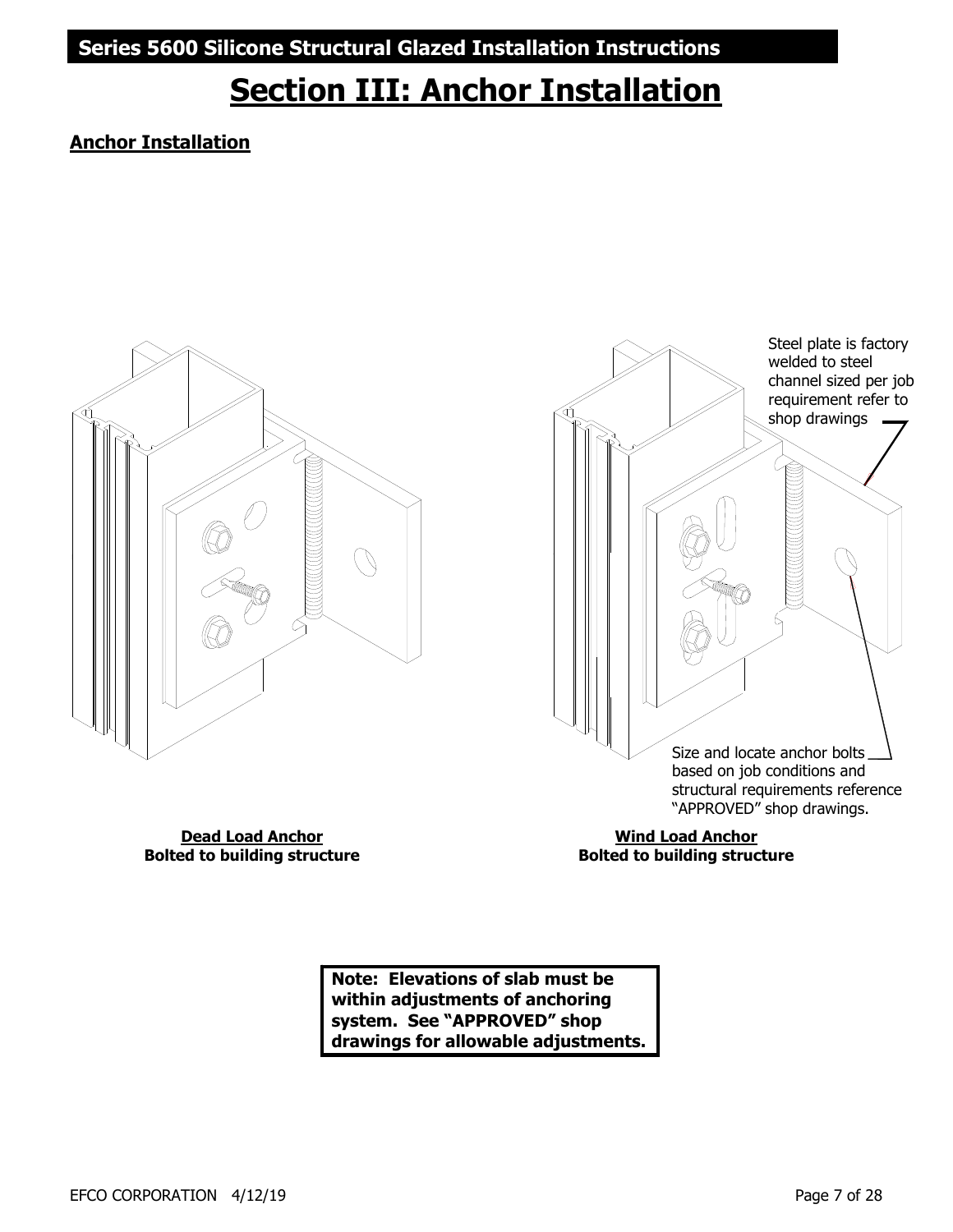### **Section IV: Frame Assembly**

#### **Frame Assembly**

- A.) Assemble shear blocks, sleeves, anchors, etc., to mullions as required. Attach horizontals to form the frames or sections per "APPROVED" shop drawings.
- B.) Attach horizontal rails to shear blocks.

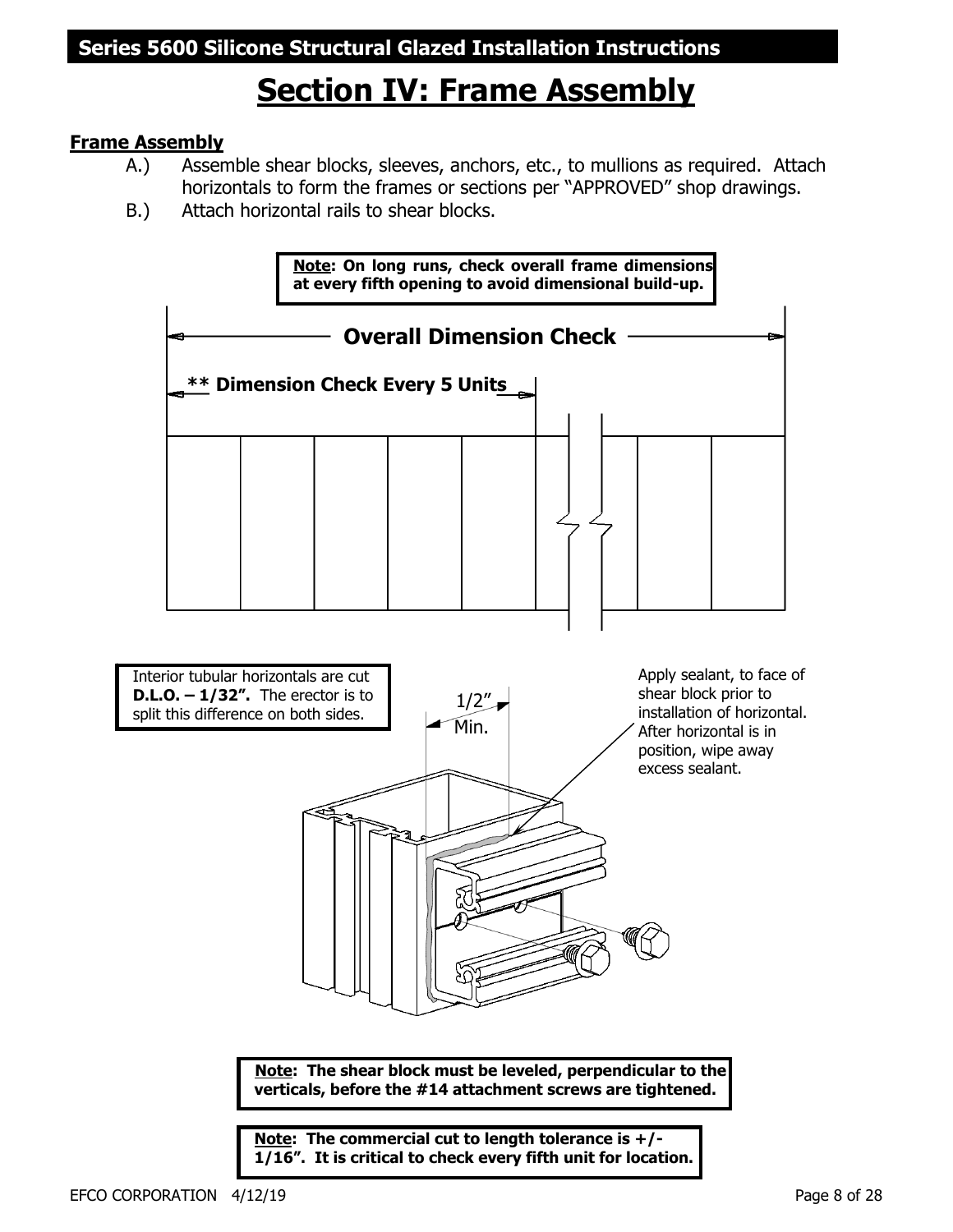### **Section V: Frame Assembly**

#### **Step #2 Install Frame Components**

A.) Refer to the approved shop drawings for job conditions. Install assembled frames according to the approved shop drawings.

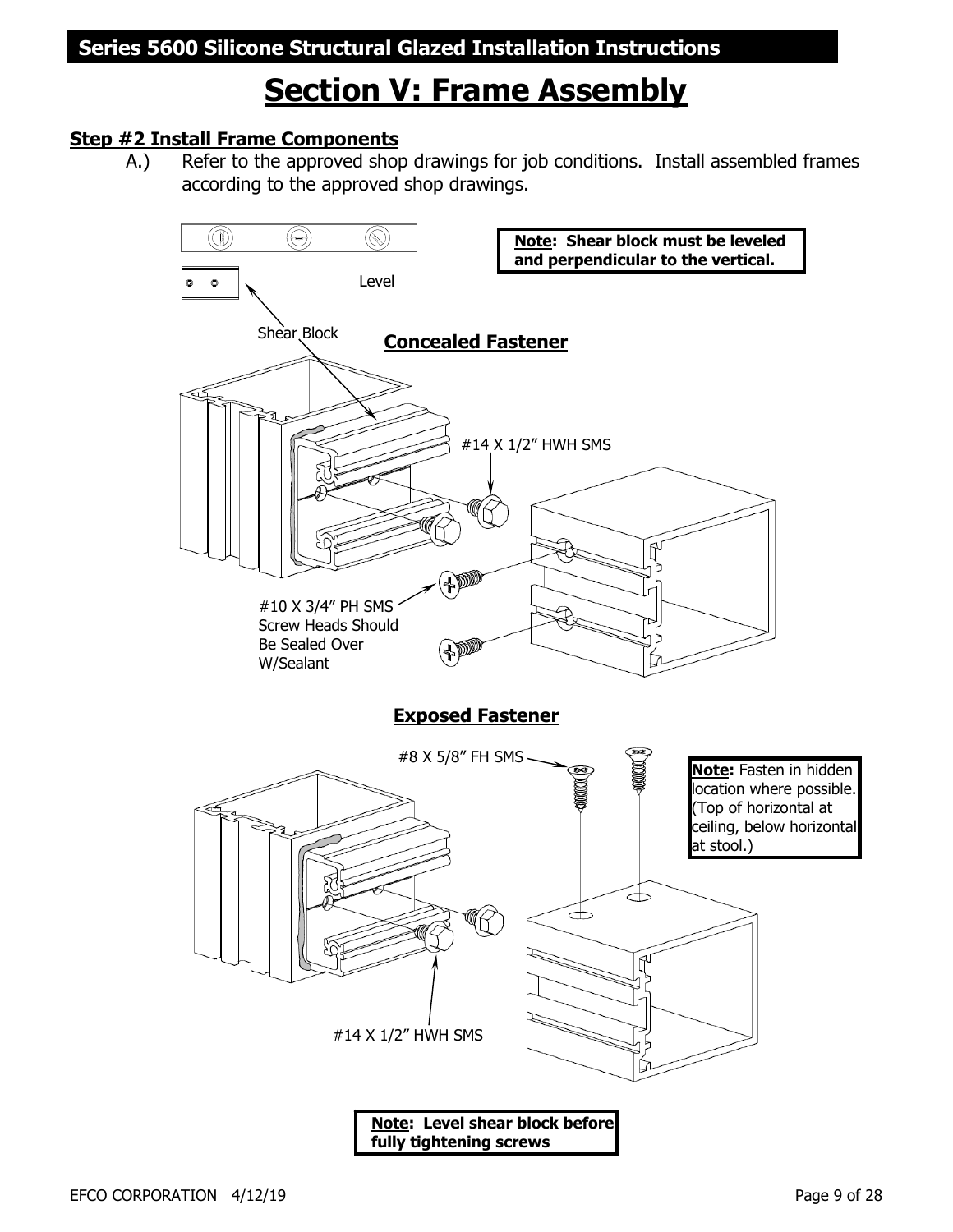### **Section IV: Frame Assembly**

#### **Frame Assembly**

C.) Refer to "APPROVED" shop drawings for job conditions. Install assembled frames according to "APPROVED" shop drawings. "APPROVED" shop drawings will also indicate location of horizontal slip-on rails.



- D.) Properly support horizontal until securely fastened.
- E.) Space vertical mullion expansion joints per "APPROVED" shop drawings.

Keeping in mind that spacing is theoretical and will vary with job site temperature, on multiple stacked applications, key horizontals must be installed to establish grades regardless of expansion joint dimension.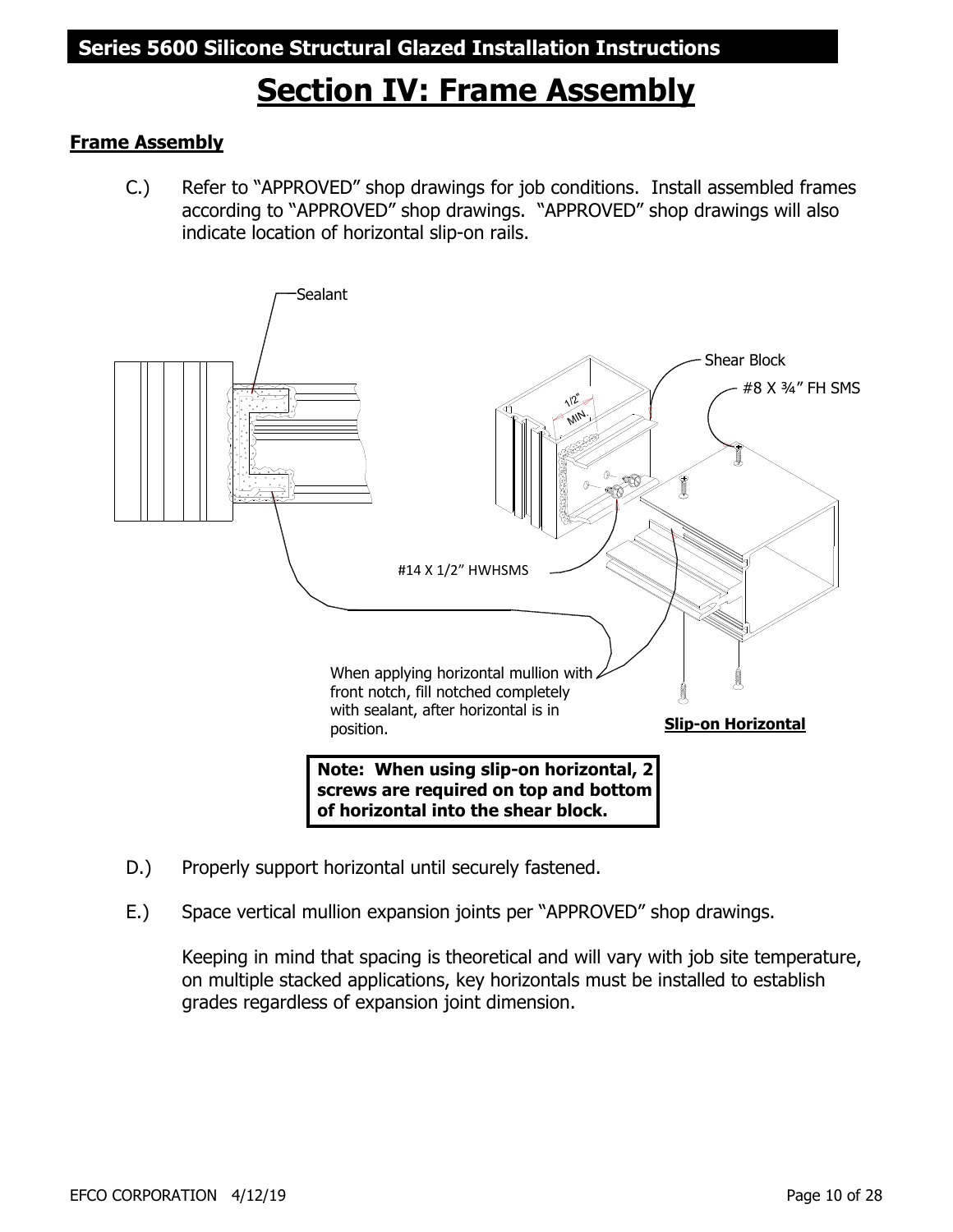### **Section V: Vertical Jamb Splice Joints**

#### **Vertical Jamb Splice Joints**

- A.) Splice joints should occur at spandrel areas. Mullion splice joints for this system are not designed to compensate for varying floor levels. (Reference "APPROVED" shop drawings for allowable adjustment, i.e., anchors.)
- B.) Splice joint width should be based on sealant movement capabilities and the following formula.

Linear expansion for aluminum, in inches = **[Length] X [F degrees difference in temperature] X [.0000129]**

- C.) Where head clearance is insufficient to allow top mullions to be lifted over sleeve. A retractable sleeve will be used. The sleeve is taped into top mullion and dropped to stop screw in mullion below.
- D.) Do not match drill anchors until a check of expansion joints and wall installation is made.





**Note: All anchors must be fixed before glazing begins.** 

**Note: When mull splice is shop installed into lower mullion, shear block screws will be used in standard locations, as shown dotted.** 

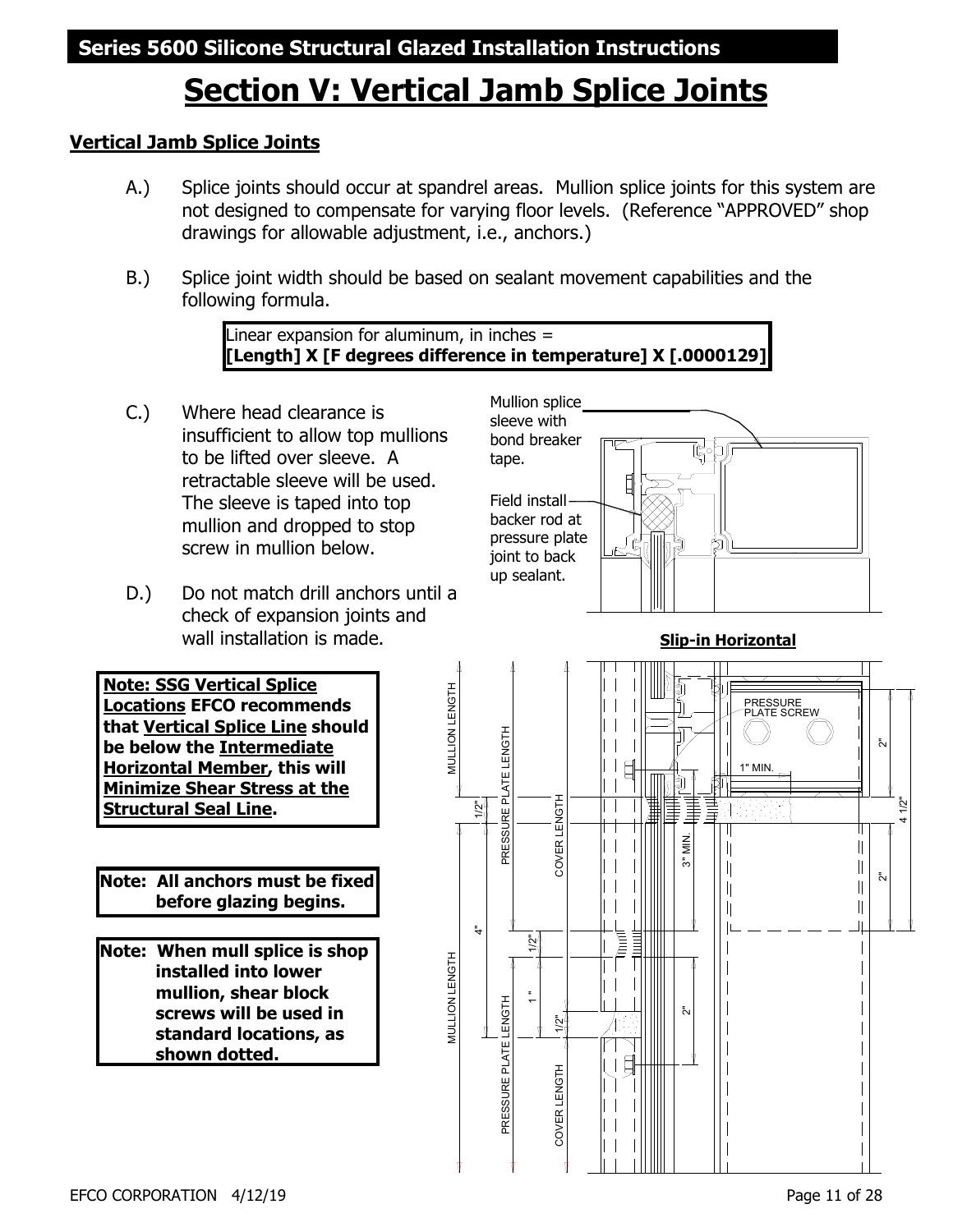### **Section V: Vertical Jamb Splice Joints**

#### **Vertical Splice Joints**



- E.) Where head clearance is insufficient to allow top mullions to be lifted over sleeve. A retractable sleeve will be used. The sleeve is taped in the top mullion and dropped to stop screw in mullion below.
- F.) Do not match drill anchors until a check of expansion joints and wall installation is made.

**Note: SSG Vertical Splice Locations EFCO recommends that Vertical Splice Line should be below the Intermediate Horizontal Member, this will Minimize Shear Stress at the Structural Seal Line.** 



**"A-A" Section Thru Splice**

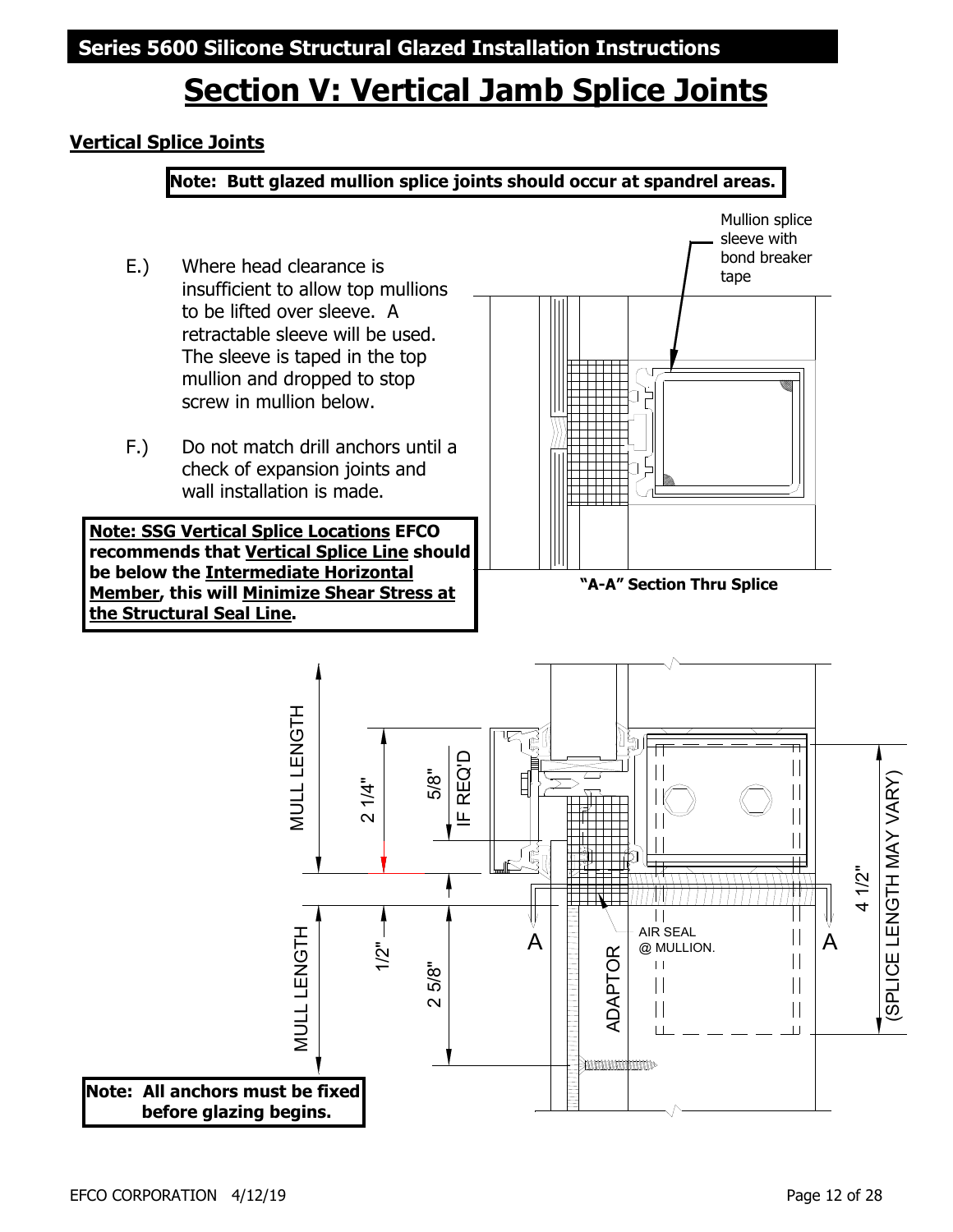#### **Glazing Preparation**



Mullion joint plug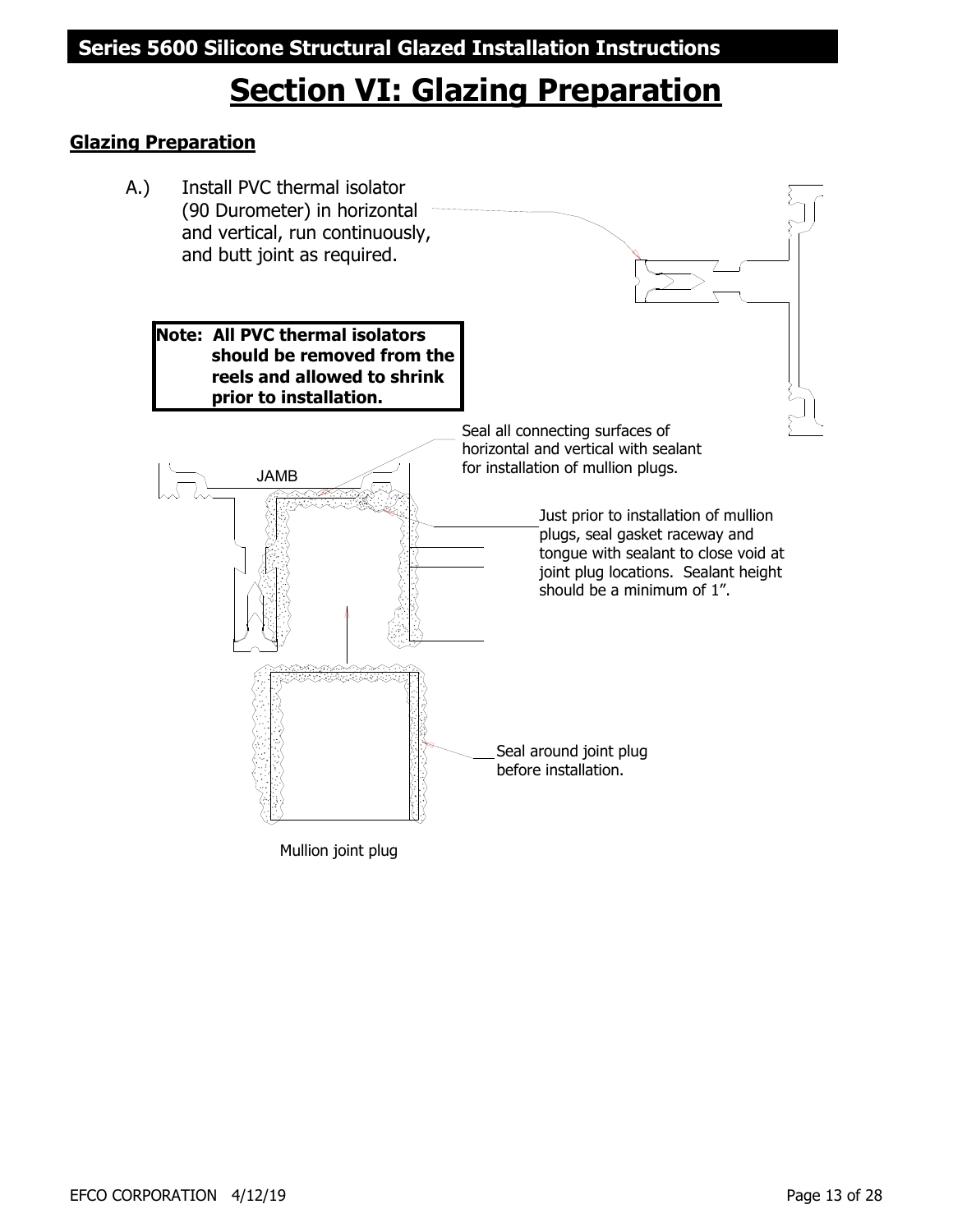#### **Glazing Preparation**



**Note: All sealant shown on this detail must be done just prior to installation of joint plug. Keep free from loose debris.** 

**Seal of Horizontal to Mullion and Joint Plug at "Stack" Horizontals**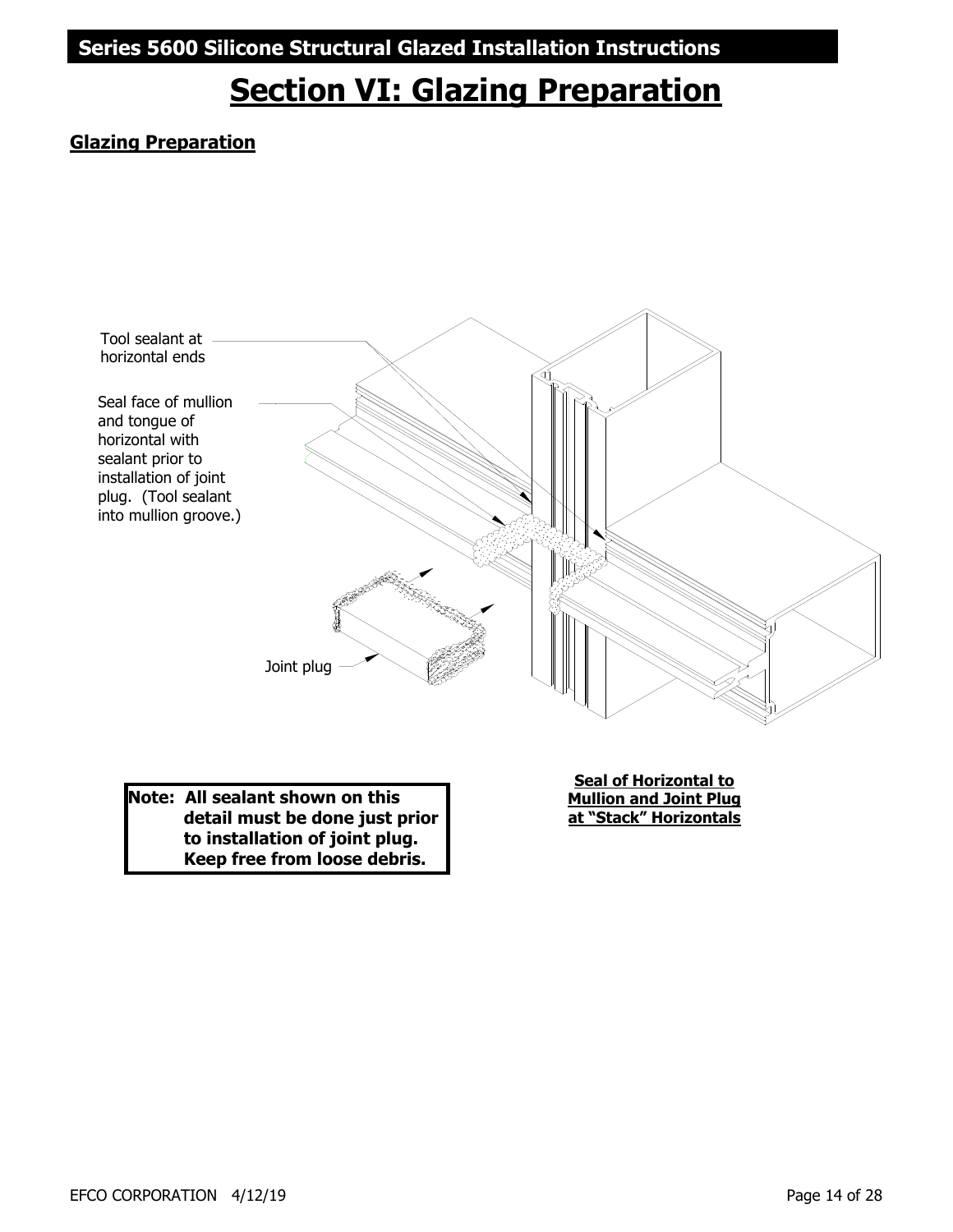**Series 5600 Silicone Structural Glazed Installation Instructions** 

### **Section VI: Glazing Preparation**

#### **Glazing Preparation**



**to installation of joint plug. Keep free from loose debris.**  **at "Slip-on" Horizontals**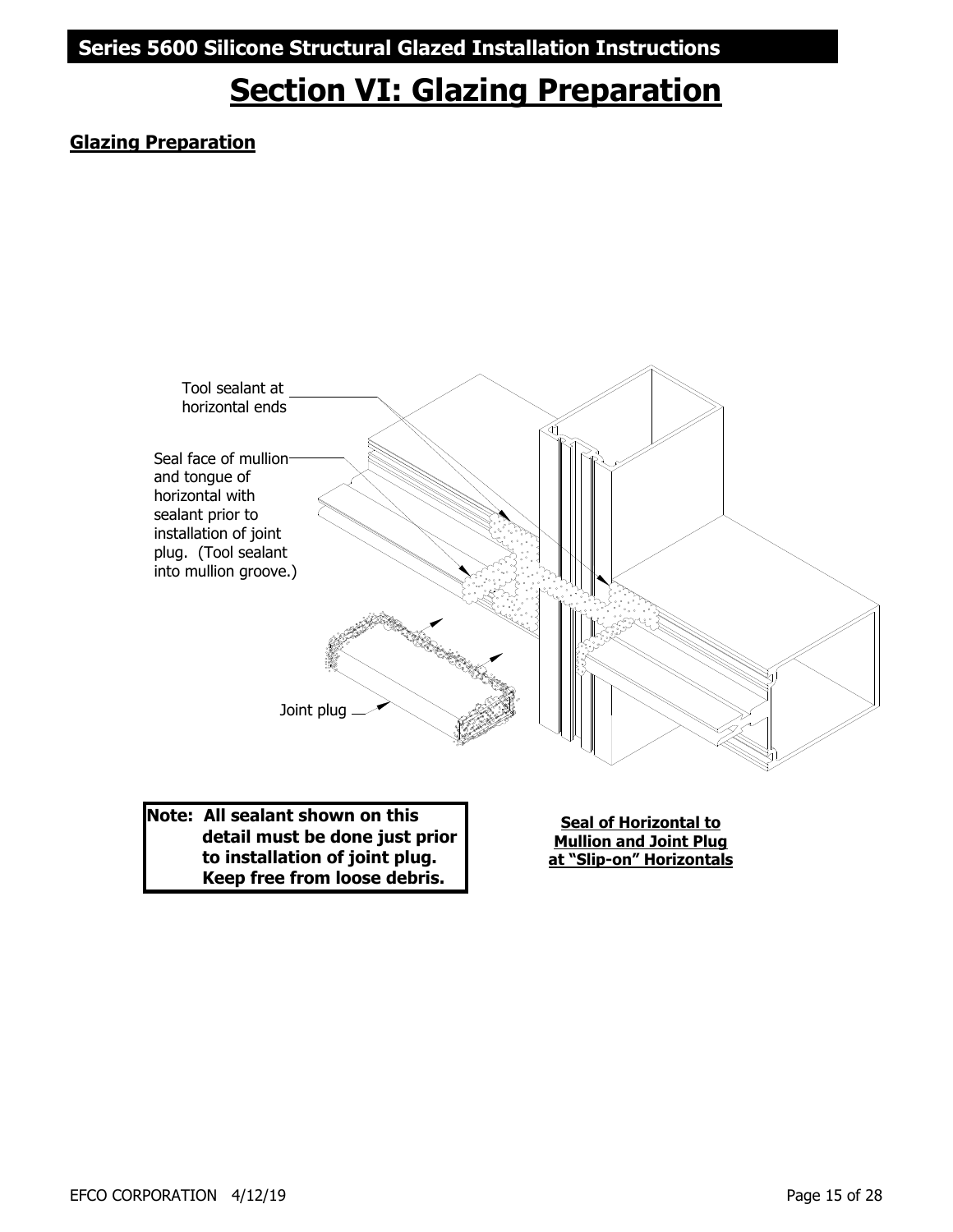#### **Glazing Preparation**

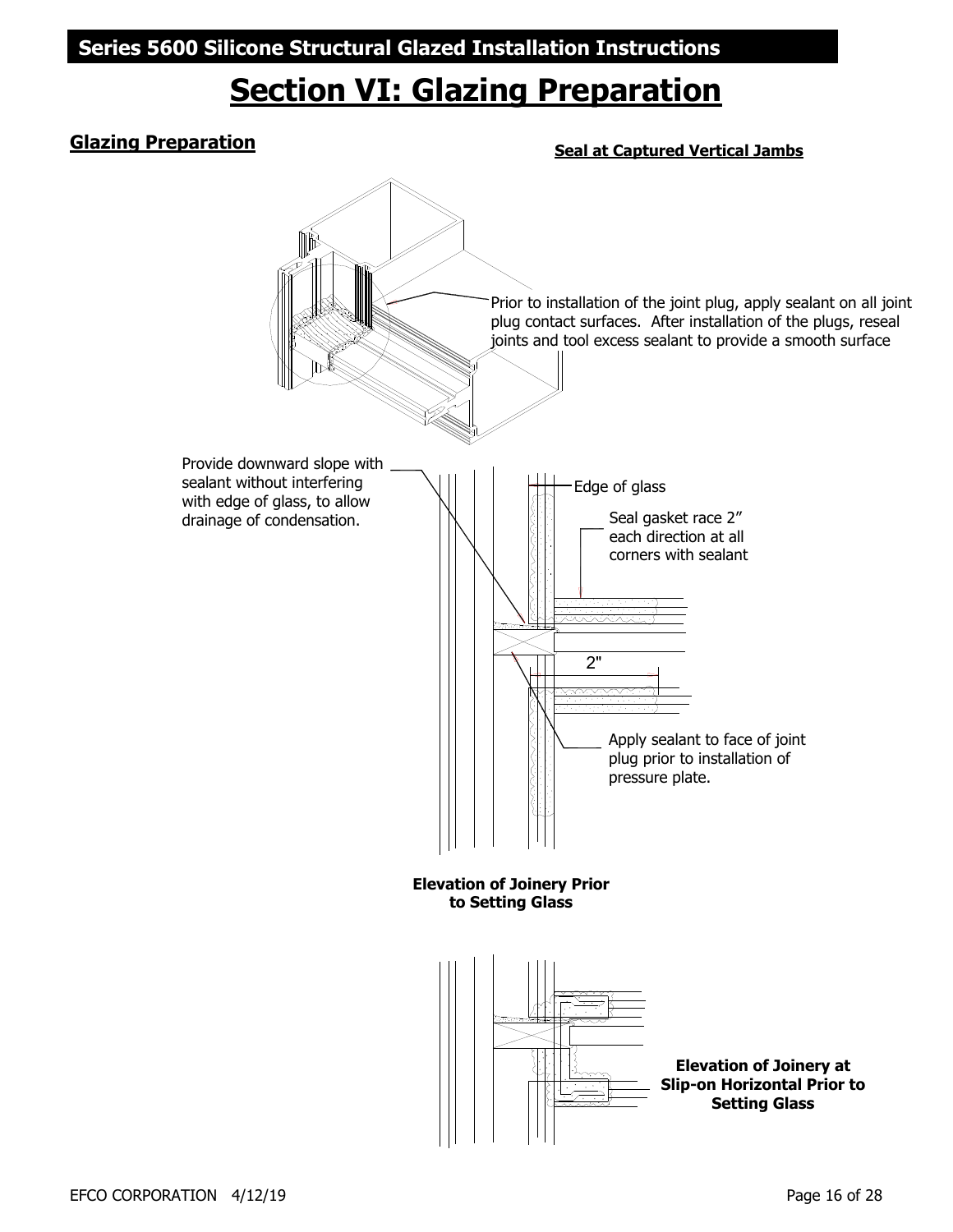#### **Installation of Glazing Adaptors at Openings for ¼" Infill**

A.) Position vertical adaptor as shown. Place horizontal adaptors between verticals. Seat adaptors by applying sealant to all four corners.

#### **Seal at Captured Glazing Adaptors**



**Note: Vertical adaptors will need a minimum of 1/8" clearance above joint plug, free FROM sealant.**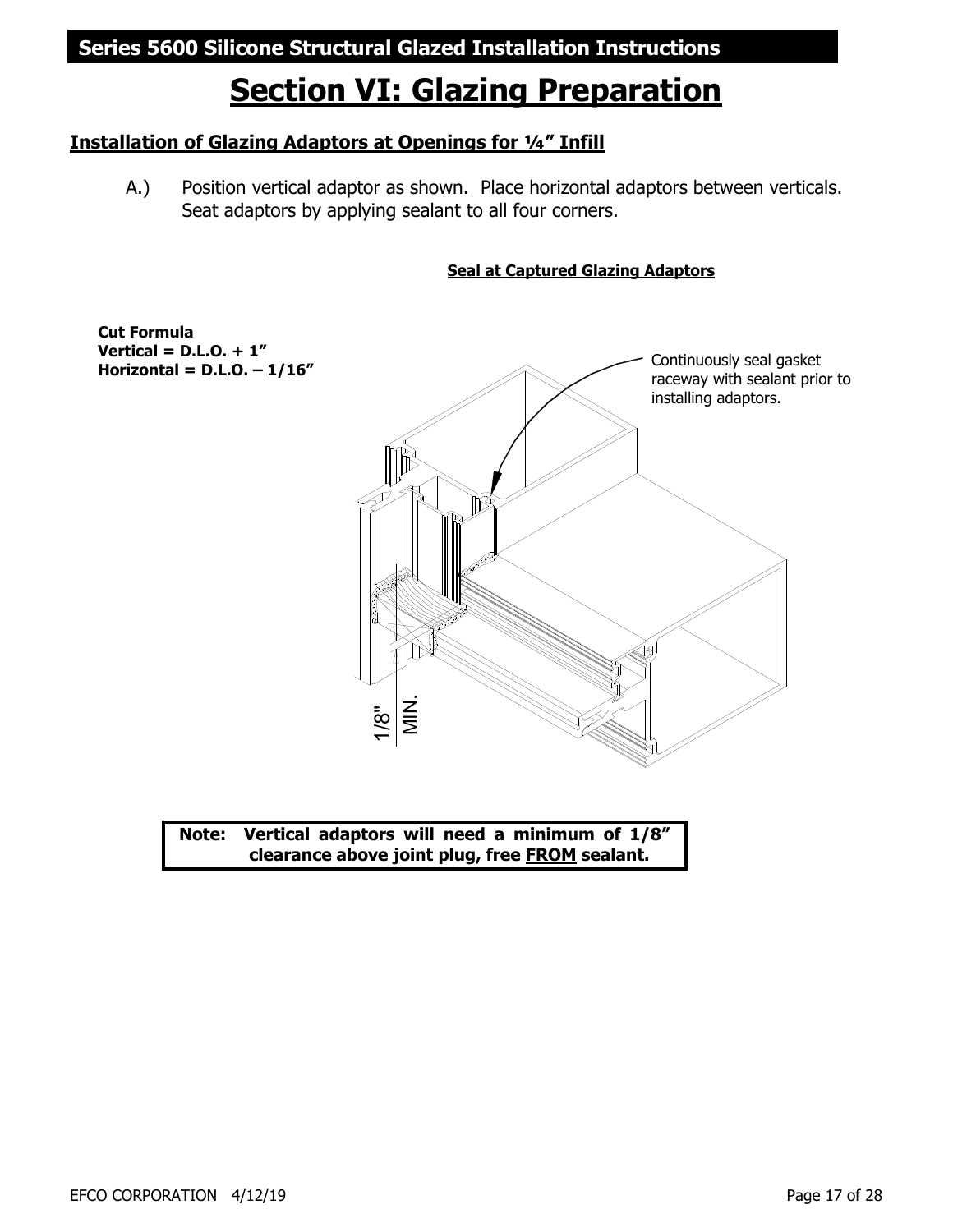#### **Installation of Spandrel Glazing Adaptors**



# GLAZING

|         |               | <b>Horizontal Adaptors</b> | Exterior    | Interior     |               |
|---------|---------------|----------------------------|-------------|--------------|---------------|
| Glazing | Center Tongue | <b>Shallow Pocket</b>      | Deep Pocket | Dense Preset | Sponge Preset |
|         |               |                            |             |              |               |
| 1/4"    |               |                            |             |              |               |
| 4 H     |               |                            |             |              |               |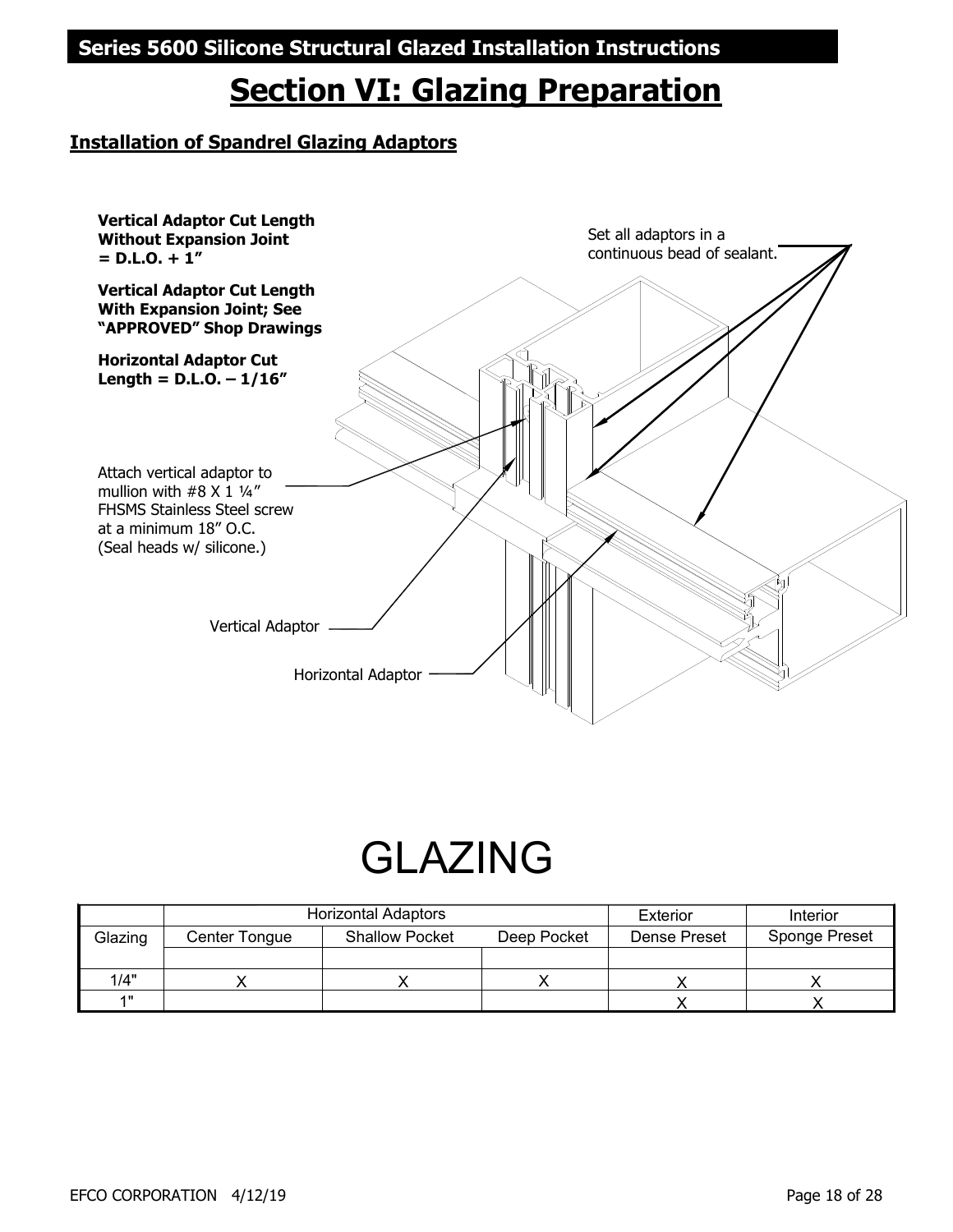#### **Apply Preset Glazing Gaskets to Mullions**

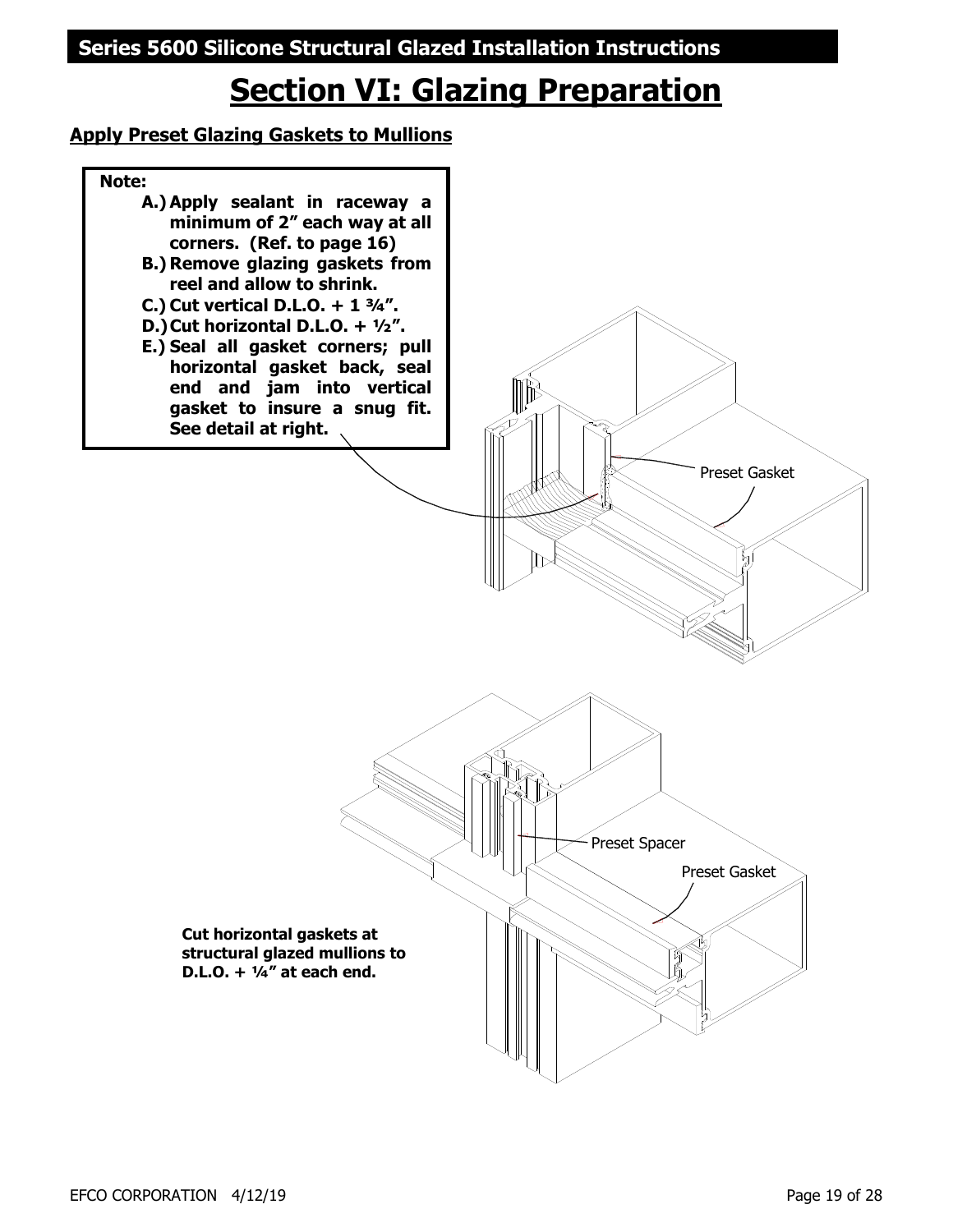

### **seal as required. Miter to fit corner.**

#### **Clean**

A.) Clean all metal and infill that will contact silicone with proper cleaner, and then apply silicone primer, if required, as recommended by silicone sealant manufacturer.

#### **Setting Blocks**

A.) 1" Glazing & 1/4" Glazing - Position and install setting blocks as directed on "APPROVED" shop drawings.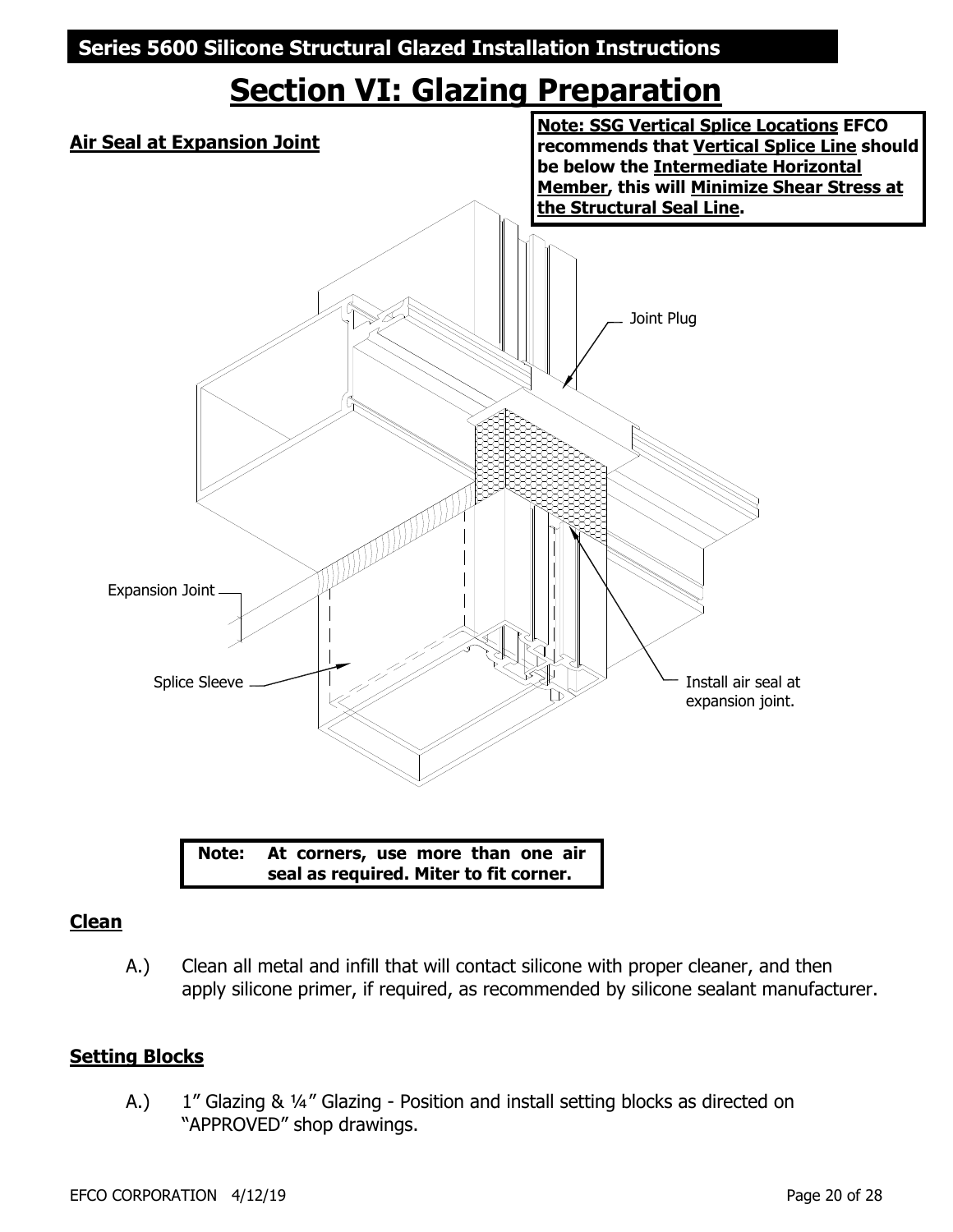#### **Position Glass Infill**

A.) Set glass in framing opening, tight against interior gaskets, and position squarely on setting blocks.

> **Customer / Installer Note: EFCO setting blocks are typically 4" in length with different depths. If the glazing infill is "NOT BY EFCO" and glazing sizes are larger than 40 square feet, then the glazing details must be reviewed by the glazing manufacturer for proper setting block size.**

#### **Attach Pressure Plates**

A.) Install all pressure plate screws at 6" O.C. When possible, work from the center outward. Torque all screws to 80 inch pounds after both sides of opening have been secured. Fasteners must not be any more than 3" from each end and 6" O.C.

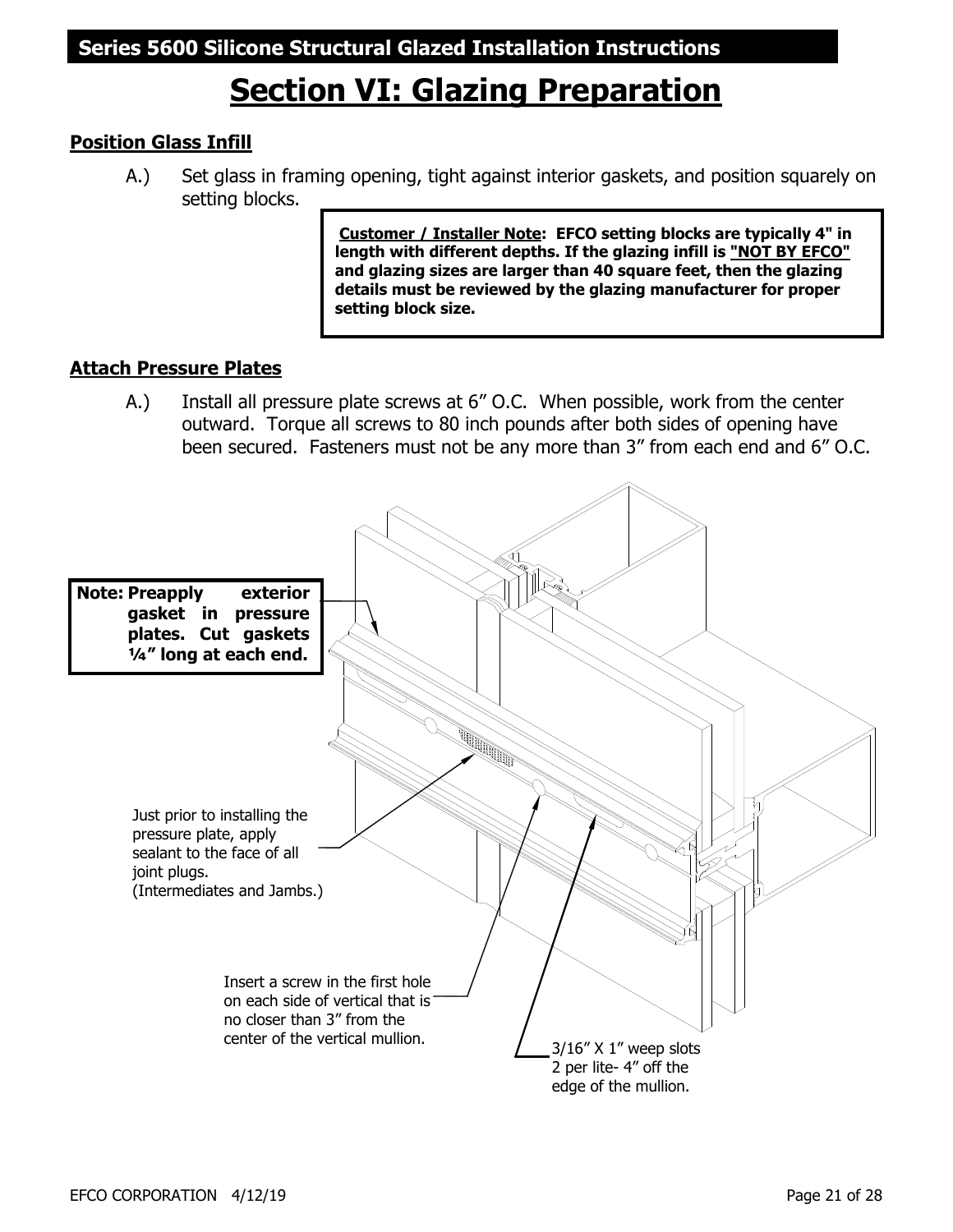#### **Attach Pressure Plates**

- A.) Apply glazing gaskets to pressure plates.
- B.) Gaskets applied to vertical pressure plates must be cut flush at both ends, except in multi-story applications, gaskets must extend 1" beyond the end at expansion joints.



- C.) Gaskets applied to horizontal pressure plates; cut ¼" long both ends maximum.
- D.) Attach pressure plates with #12-11 SS HWHSMS pressure plate screws.

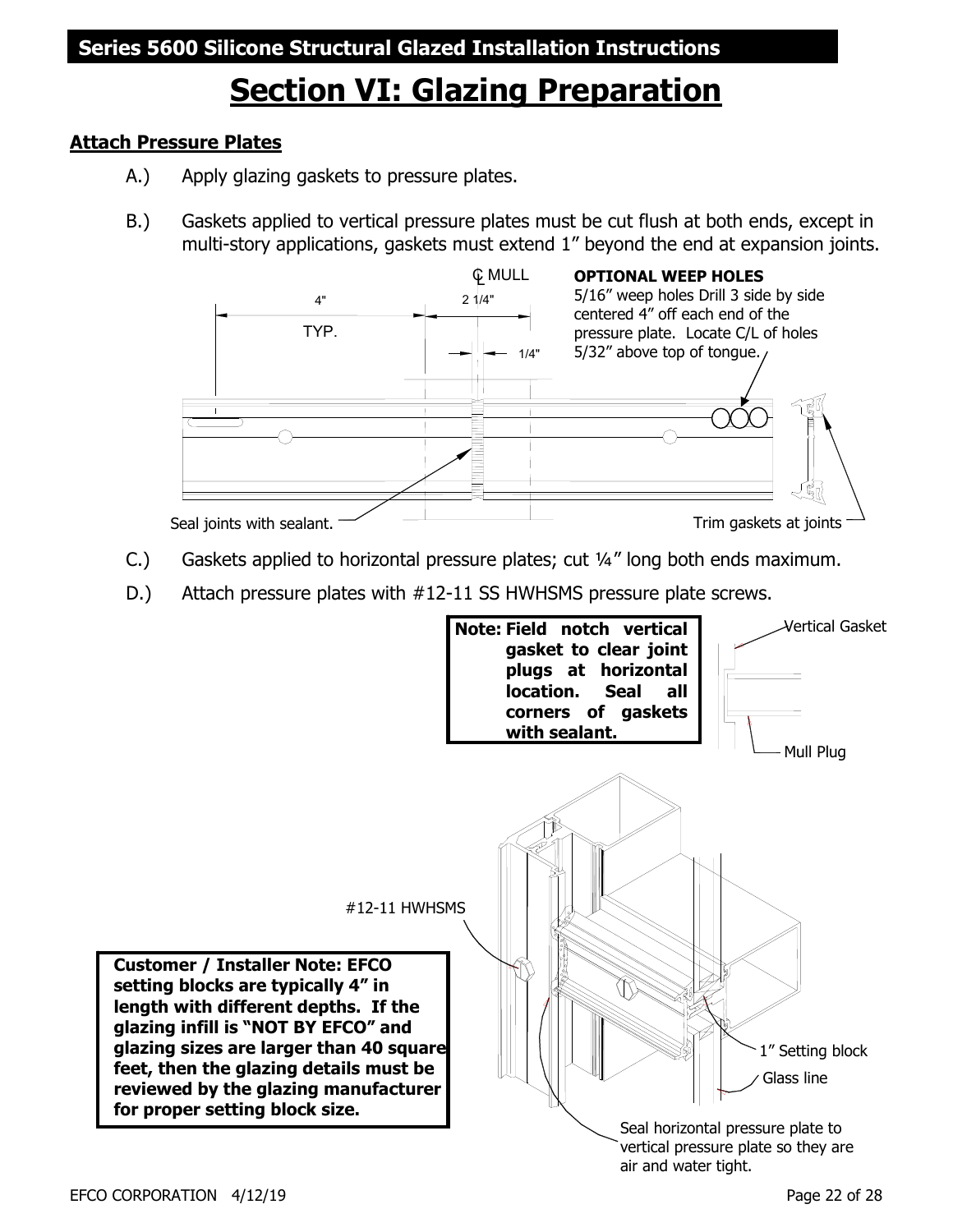### **Section VII: Glazing Retainer**

#### **Temporary Retainers**



**Silicone Structural Glazed Temporary Retainer**

A.) Temporary retainers are available from EFCO. The location of temporary exterior infill retainers should be at a maximum spacing of 24" on center, or two per lite. \* If high wind conditions are anticipated, additional retainers may be required; erector should consult the sealant and/or infill supplier for spacing recommendations.



#### **Apply Silicone Structural Sealant**

- A.) EFCO does not supply sealant.
- B.) Apply silicone at structural seal as recommended by the sealant manufacturer.
- C.) Infill and metal must be cleaned per manufacturer's recommendations.

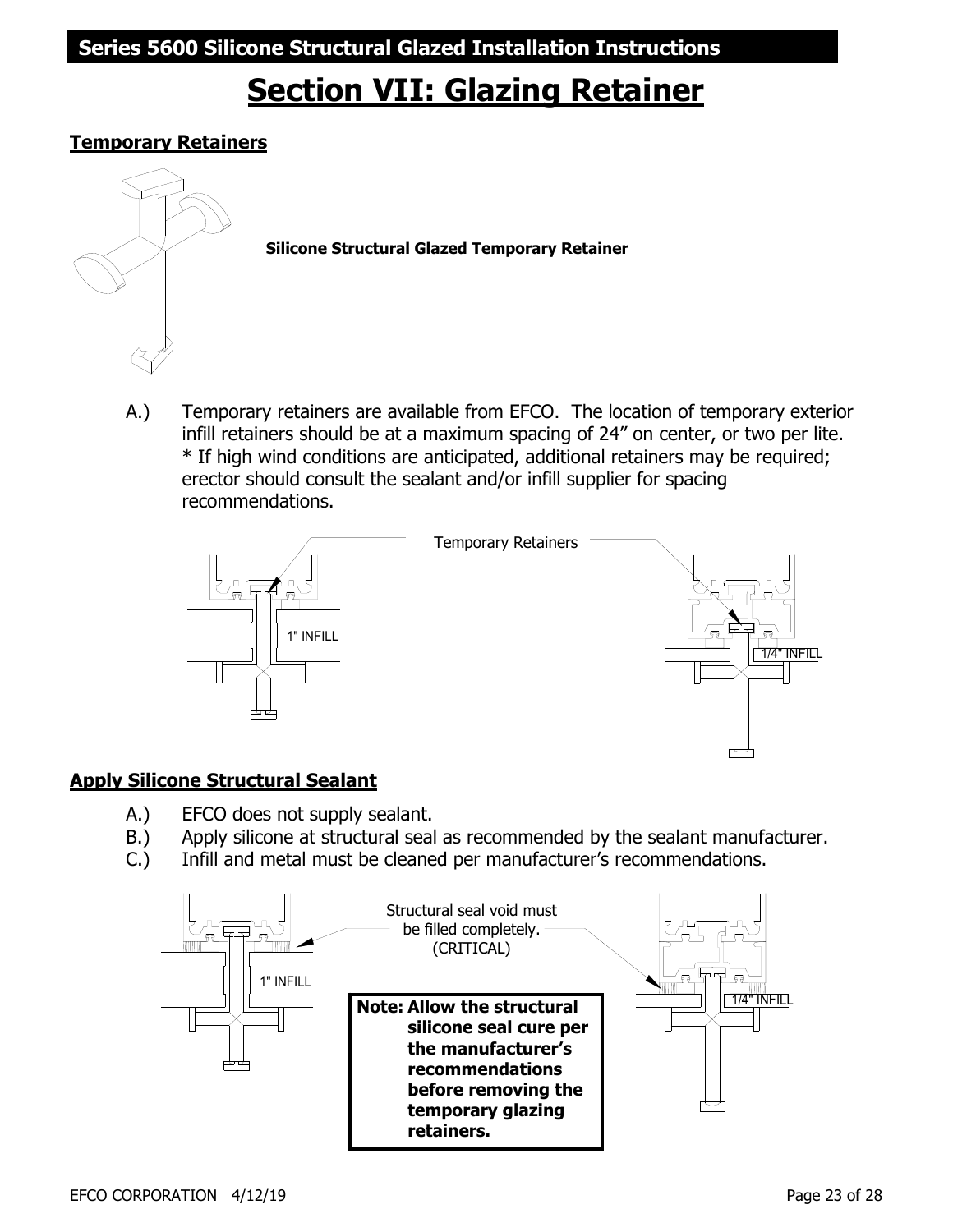### **Section VIII: Exterior Weather Seal**

#### **Apply Exterior Weather Seal**

- A.) Install backer rod between the two infill units (insulated and monolithic).
- B.) Apply exterior weather seal as recommended by the sealant manufacturer.

**Note: Seal up to temporary retainers. After the structural sealant cures, remove the temporary retainers and seal remaining gaps.** 

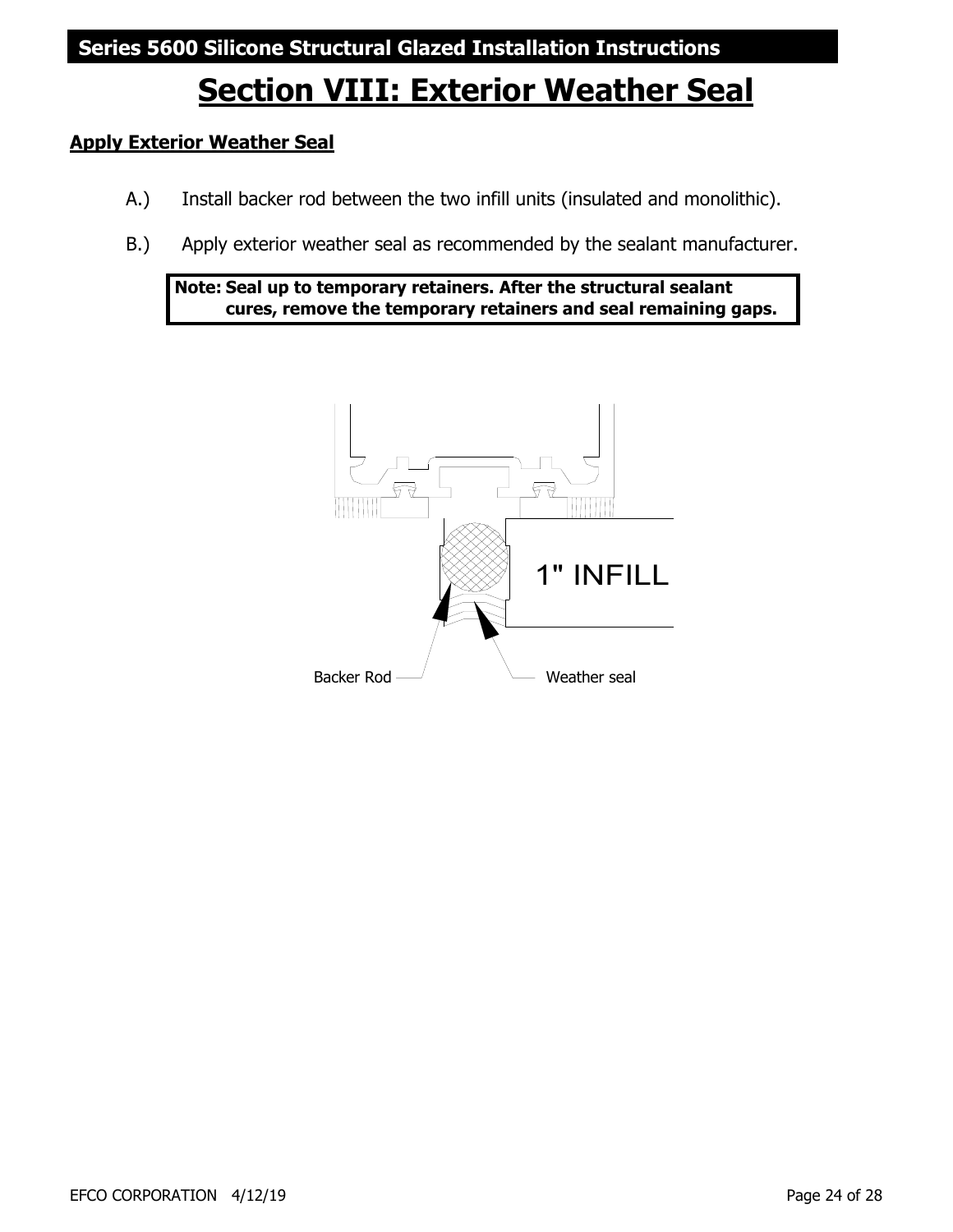### **Series 5600 Silicone Structural Glazed Installation Instructions**

### **Section IX: Snap-On Exterior Covers**

#### **Snap-On Exterior Cover**

A.) Set horizontal covers as shown on "APPROVED" shop drawings.



- B.) Center horizontal snap cover in opening, engage one side, then using a mallet to engage opposite side. Gaps at ends should be equalized and are provided to allow installation, to allow for thermal movement, and provide weepage.
- C.) Exterior horizontal snap covers are cut D.L.O.  $-1/16$ ". Erector must split the difference on both ends.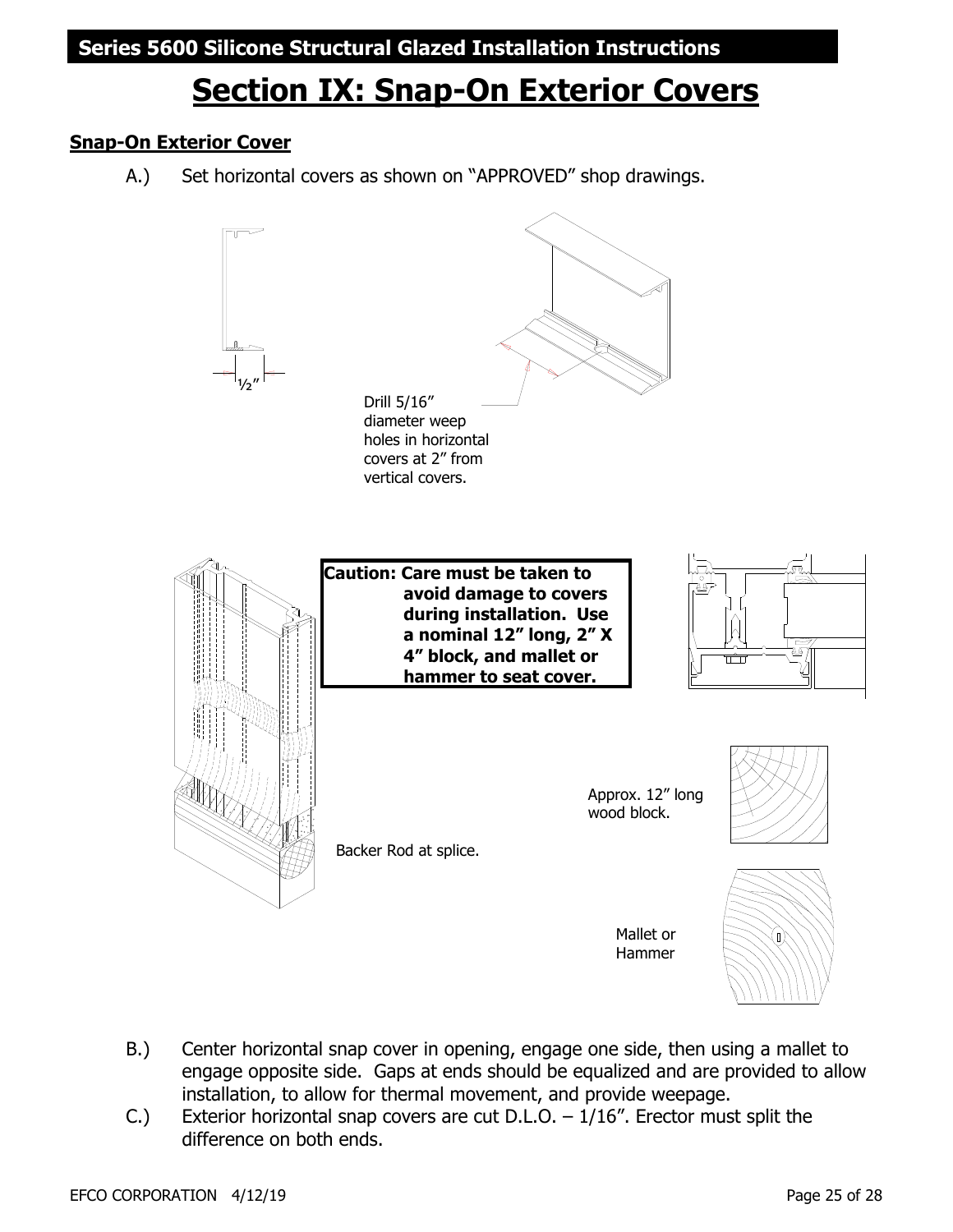### **Section IX: Snap-On Exterior Covers**

#### **Snap-On Exterior Cover**

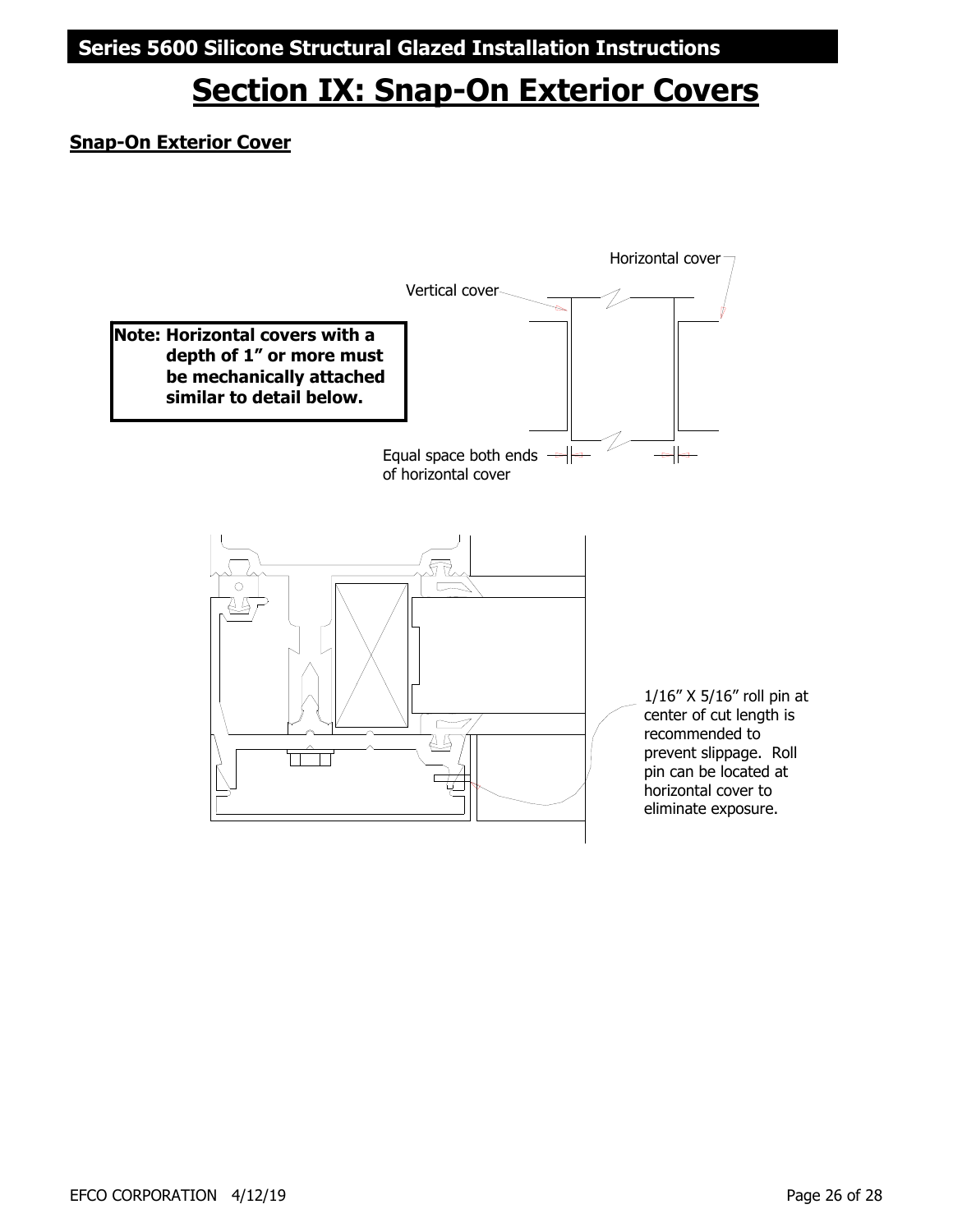### **Section X: Alternate Perimeter Applications**

#### **Alternate Perimeter Applications**

- A.) Installation of perimeter "F" extrusion for anchoring of perimeters, at head, jamb, and sill.
- B.) Install and thoroughly seal the perimeter "F" extrusion as shown on "APPROVED" shop drawings.





**Perimeter With Continuous "F" Extrusion.**